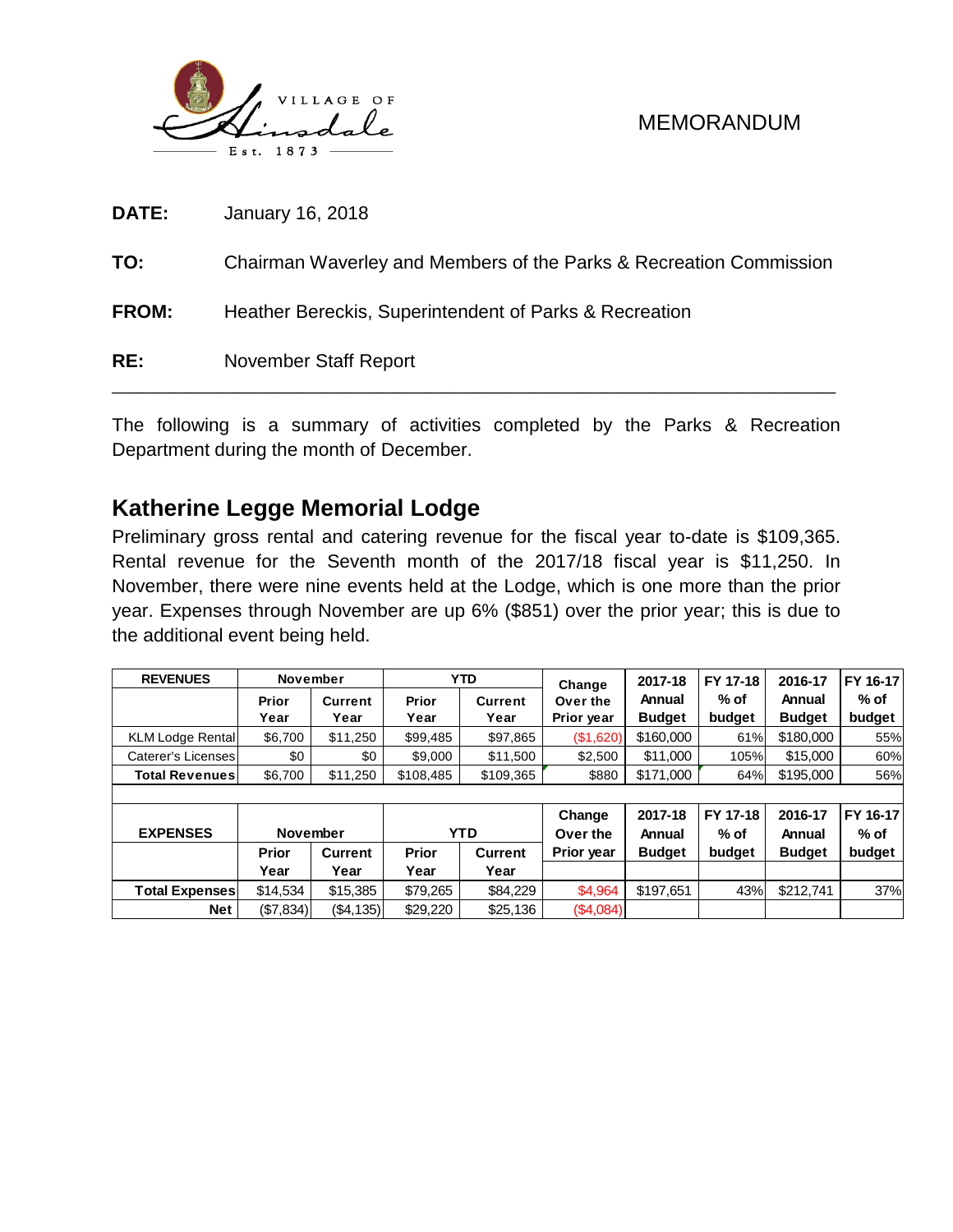

| <b>KLM Gross Monthly Revenues</b> |    |           |    |                                     |    |           |    |            |                                  |           |    |           |    |        |
|-----------------------------------|----|-----------|----|-------------------------------------|----|-----------|----|------------|----------------------------------|-----------|----|-----------|----|--------|
| Month                             |    |           |    | 2011/12 FY 2012/13 FY<br>2013/14 FY |    |           |    | 2014/15 FY | 2015/16 FY 2016/17 FY 2017/18 FY |           |    |           |    |        |
| May                               | \$ | 8,561     | \$ | 8,801                               | \$ | 16,796    | \$ | 13,745     | \$                               | 16,000    | \$ | 12,200    | \$ | 9,600  |
| June                              | \$ | 11,156    | \$ | 10,745                              | \$ | 26,818    | \$ | 17,450     | \$                               | 22,770    | \$ | 22,845    | \$ | 12,595 |
| July                              | \$ | 13,559    | \$ | 9,786                               | \$ | 18,650    | \$ | 12,909     | \$                               | 27,475    | \$ | 12,550    | \$ | 13,950 |
| August                            | \$ | 17,759    | \$ | 18,880                              | \$ | 19,579    | \$ | 25,350     | \$                               | 24,775    | \$ | 11,500    | \$ | 18,130 |
| September                         | \$ | 14,823    | \$ | 14,498                              | \$ | 12,137    | \$ | 24,510     | \$                               | 15,250    | \$ | 12,645    | \$ | 15,560 |
| October                           | \$ | 16,347    | \$ | 15,589                              | \$ | 14,825    | \$ | 23,985     | \$                               | 25,580    | \$ | 21,045    | \$ | 16,780 |
| November                          | \$ | 8,256     | \$ | 11,612                              | \$ | 8,580     | \$ | 14,724     | \$                               | 14,825    | \$ | 6,700     | \$ | 11,250 |
| December                          | \$ | 8,853     | \$ | 10,265                              | \$ | 13,366    | \$ | 17,290     | \$                               | 17,200    | \$ | 13,457    |    |        |
| January                           | \$ | 1,302     | \$ | 4,489                               | \$ | 250       | \$ | 8,450      | \$                               | 2,850     | \$ | 4,624     |    |        |
| February                          | \$ | 2,301     | \$ | 6,981                               | \$ | 7,575     | \$ | 3,120      | \$                               | 2,400     | \$ | 4,550     |    |        |
| March                             | \$ | 2,506     | \$ | 7,669                               | \$ | 4,245     | \$ | 6,725      | \$                               | 8,945     | \$ | 5,944     |    |        |
| April                             | \$ | 2,384     | \$ | 4,365                               | \$ | 3,600     | \$ | 12,695     | \$                               | 9,125     | \$ | 4,300     |    |        |
| total                             |    | \$107,807 |    | \$123,680                           |    | \$146,421 | \$ | 180,953    |                                  | \$187,195 |    | \$132,360 | \$ | 97,865 |

The graph below shows the past three years of lodge revenue and the upcoming year's projection. Future predictions are based on the average revenue from the event type. Also included below are charts indicating the number of reservations and reservation type by month. Typically, events are booked 6-18 months in advance of the rentals; however, if there are vacancies, staff will accept reservations within 5 days of an event. These tracking devices will be updated monthly.

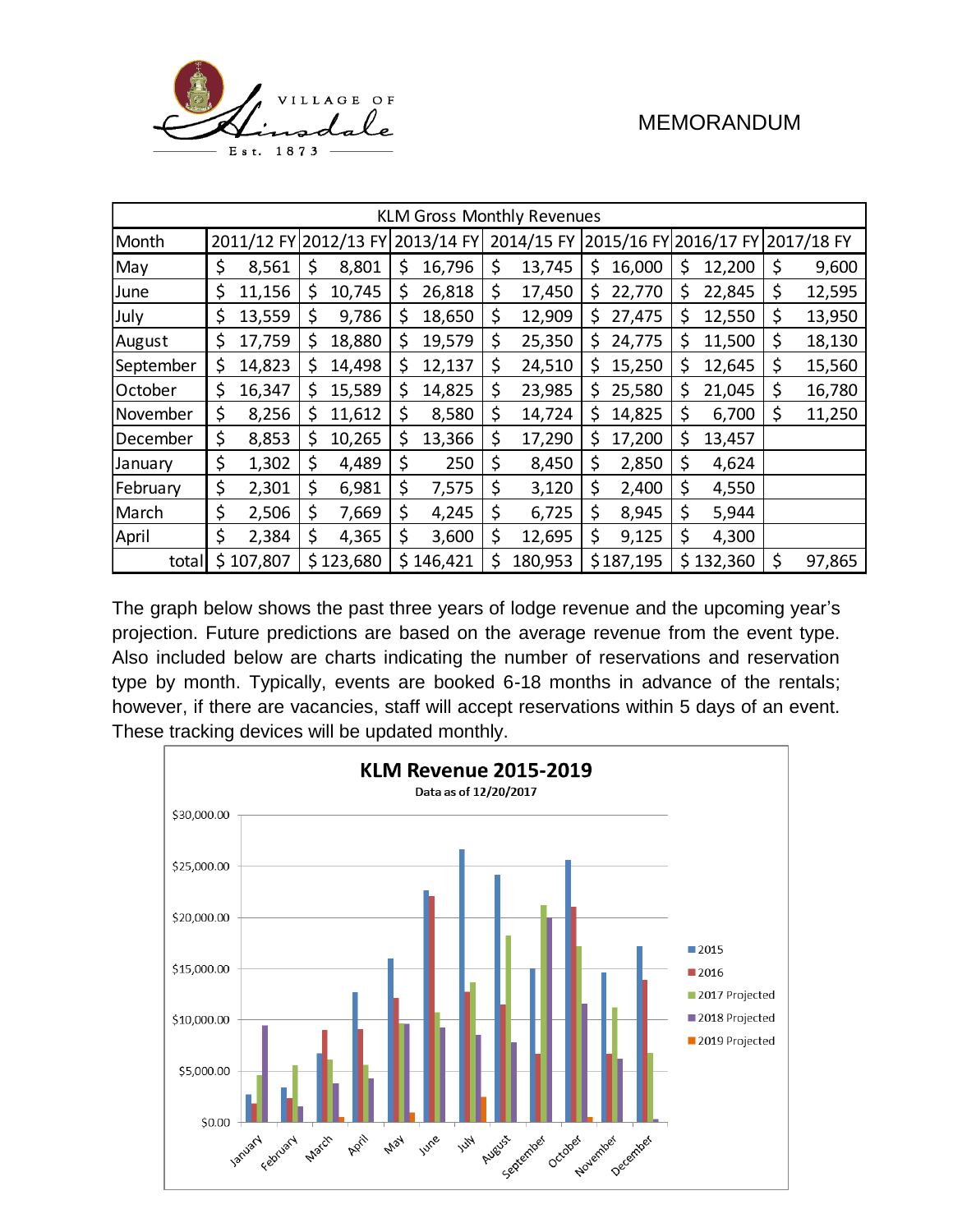



Staff is now working to implement the approved marketing plan for the 2017/18 FY, including the addition of Search Engine Optimization (SEO) and progressive marketing through The Knot. Details on this were presented at the August Parks & Recreation Commission meeting and were reevaluated at the December Parks & Recreation (P&R) Meeting. Daily leads are being received from the upgraded Knot.com advertising and lodge staff is tracking the conversion rate from leads to bookings. Staff will be presenting the six month conversion report from theKnot.com and the analytics report from Linchpin (SEO Company) at the March P&R Commission Meeting.

# **Upcoming Brochure & Activities**

### **Brochure & Programming**

Winter/Spring Brochure planning has been completed, with the delivery for residents having taken place on December  $4^{\text{th}}$ . Registration for Winter/Spring programs began on December 11<sup>th</sup>. New programs for this brochure include youth pickleball, archery, badminton, meditation, and Junior Firefighters. Summer brochure planning is now underway, with an expected delivery date of March 19 $^{\text{th}}$ .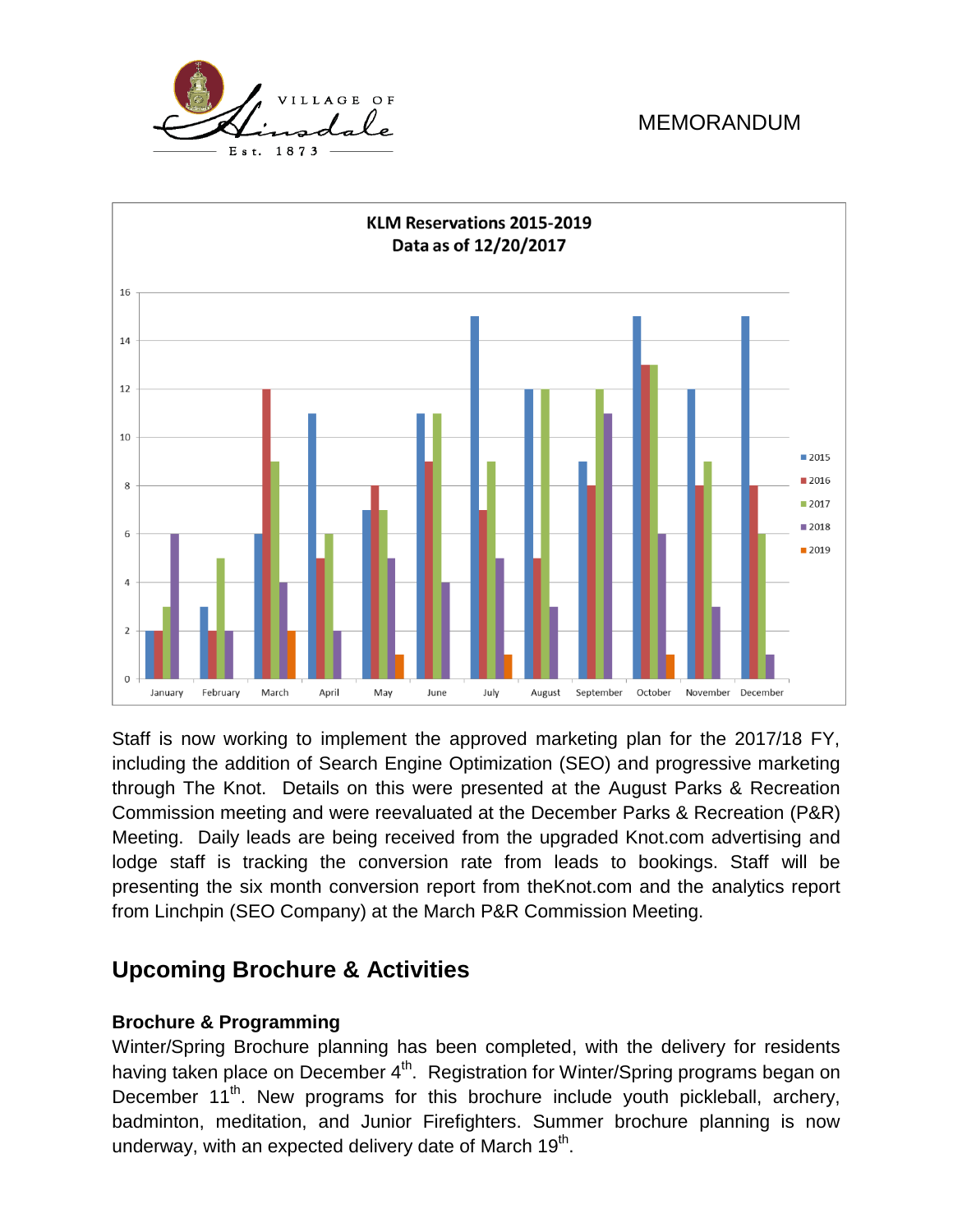

#### **Special Events**

Breakfast with Santa was held at KLM Lodge on December  $2^{nd}$ . The event was well attended and received with over 90 people in attendance. The event provided an expanded continental breakfast, crafts, and the opportunity to take photos with Santa.

The Holiday Express took place on December  $17<sup>th</sup>$ , with nearly 300 Hinsdale residents riding to the North Pole (Aurora Roundhouse). Participants disembarked the train and were treated to either a breakfast or lunch buffet, took photos with Santa and Mrs. Claus, watched a holiday magic show and decorated crafts. The next upcoming special event is the Easter Egg Hunt on March  $31<sup>st</sup>$ . This event is held in collaboration with The Community House in Robbins Park.

# **Field & Park Updates**

#### **Fields/Parks**

Fall Fields usage finished during the  $3<sup>rd</sup>$  week of November. Final payment invoices for rentals were sent out on November 15<sup>th</sup>. Staff will begin booking Spring Field space in early January. Public Service staff has completed winterizing park irrigation and bathrooms. All facilities with the exception of KLM and Burns will be closed for the season.

Staff has also begun preparation for setting up the Burns Field ice rink. Temperatures need to be consistently in the high 20's with frozen ground for the rink to be filled. Once these conditions are in place, Public Services staff will fill the rink and monitor it until it is able to be opened for skating. The warming house will have unsupervised open hours on M-F from 3:30-6:30pm, with the Police Department closing the facility each night. Weekend hours will be staffed from 10am-6pm. Staff will be monitoring the ice, bathrooms, and fire places as well as offering hot chocolate.

### **Platform Tennis**

### **Memberships**

Preliminary gross revenue for the 2017/18 fiscal year through the seventh month is \$61,775. Expenses through October are down 25% (\$1,311) over the prior year; this is a result of the work done early in the season to the electrical system in preparation for the capital walkway improvements. Overall net revenue is \$43,665 which is 51% (\$22,484) higher than the same period of the prior year. A breakdown of membership revenue through December 18<sup>th</sup> is included below.